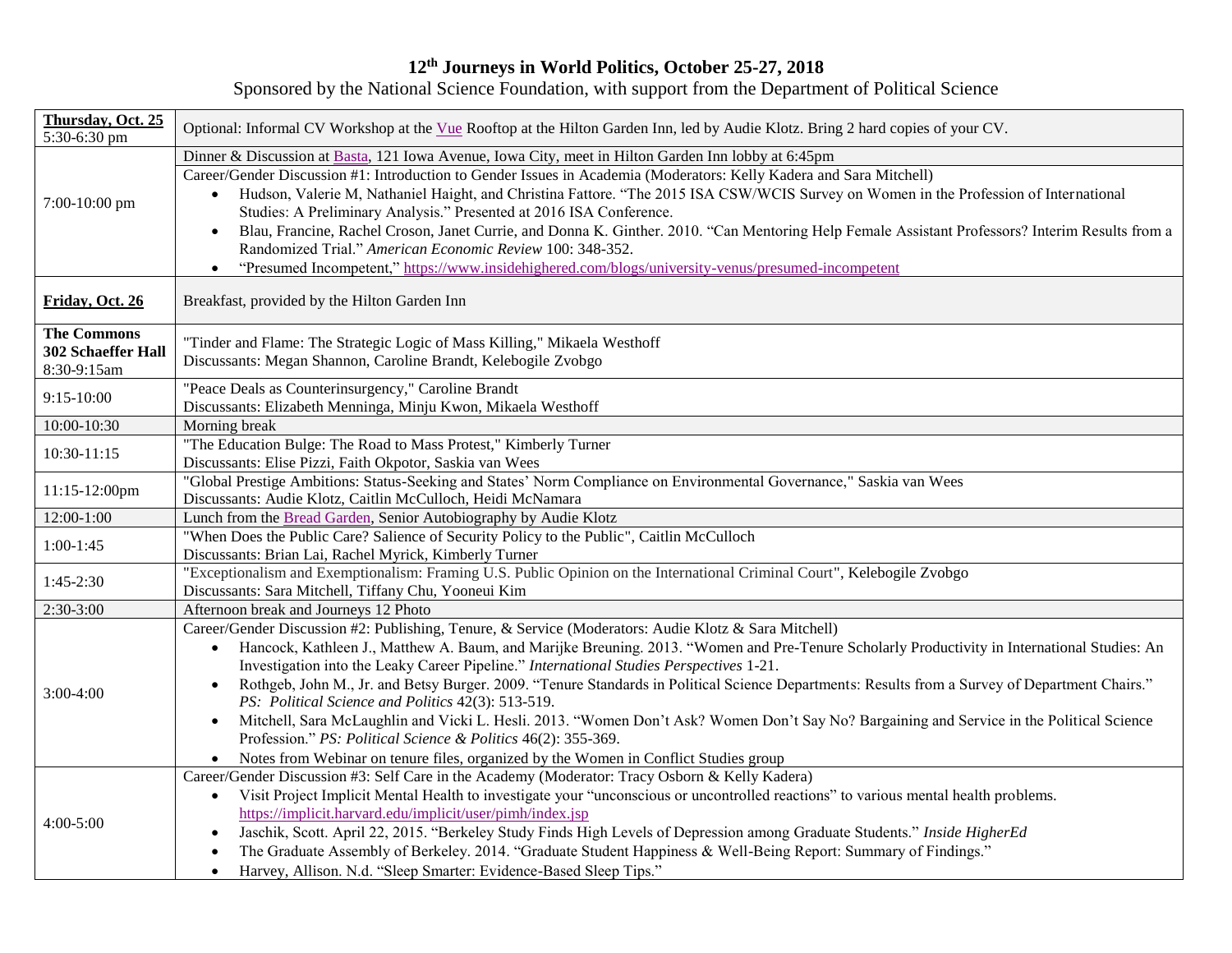| Hilton Garden Inn<br>$6:40$ pm                    | Meet for rides to Dinner at Sara Mitchell's house, 2731 Muddy Creek Ln, Coralville                                                                                                                                                                                                                                                                                                                                                                                                                                                                                                                                                                                                                                                                                                                                                                                                                                                                                                                                                                    |
|---------------------------------------------------|-------------------------------------------------------------------------------------------------------------------------------------------------------------------------------------------------------------------------------------------------------------------------------------------------------------------------------------------------------------------------------------------------------------------------------------------------------------------------------------------------------------------------------------------------------------------------------------------------------------------------------------------------------------------------------------------------------------------------------------------------------------------------------------------------------------------------------------------------------------------------------------------------------------------------------------------------------------------------------------------------------------------------------------------------------|
| Saturday, Oct. 27                                 | Breakfast, provided by the Hilton Garden Inn                                                                                                                                                                                                                                                                                                                                                                                                                                                                                                                                                                                                                                                                                                                                                                                                                                                                                                                                                                                                          |
| 8:30-9:30am<br>The Commons,<br>302 Schaeffer Hall | Career/Gender Discussion #4: Valuing Women's Contributions as Scholars and Teachers (Moderator: Megan Shannon)<br>Butcher, Charity and Timothy Kersey. 2015. "When Winning is Really Losing: Teaching Awards and Women Political Science Faculty." PS:<br>Political Science and Politics 48: 138-141.<br>Colgan, Jeff. 2017. "Gender Bias in International Relations Graduate Education? New Evidence from Syllabi." PS: Political Science & Politics<br>$\bullet$<br>50:456-460<br>Kadera, Kelly. 2013. "The Social Underpinnings of Women's Worth in the Study of World Politics: Culture, Leader Emergence, & Coauthorship."<br>$\bullet$<br>International Studies Perspectives 14:463-475.<br>Hudson, Valerie M. 2011. "Why the Academy Needs Female Political Scientists: Examples from International Relations." Paper presented at the<br>$\bullet$<br>APSA conference.<br>Maliniak, Daniel, Ryan M. Powers, and Barbara F. Walters. 2013. "The Gender Citation Gap in International Relations." International Organization<br>67(4): 889-922. |
| 9:30-9:45                                         | Morning break<br>Visit http://womenalsoknowstuff.com/ and add your name as an expert! Become a member of Women in Conflict Studies (http://www.ruf.rice.edu/~wics/) and<br>the APSA Women's Caucus for Political Science (it's free!): https://www.facebook.com/Womens-Caucus-for-Political-Science-832538880162858/                                                                                                                                                                                                                                                                                                                                                                                                                                                                                                                                                                                                                                                                                                                                  |
| $9:45-10:30$                                      | "Negotiation in the Street: Foreign Policy Protests and International Bargaining Outcomes," Sangmi Jeong<br>Discussants: Kelly Kadera, Yooneui Kim, Heidi McNamara                                                                                                                                                                                                                                                                                                                                                                                                                                                                                                                                                                                                                                                                                                                                                                                                                                                                                    |
| 10:30-11:15                                       | "When a Carrot becomes a Stick: Human Rights Violations and Aid Sanctions of the World Bank," Yooneui Kim<br>Discussants: Megan Shannon, Rachel Myrick, Saskia van Wees                                                                                                                                                                                                                                                                                                                                                                                                                                                                                                                                                                                                                                                                                                                                                                                                                                                                               |
| $11:15-12:00$                                     | "Making Sense of Human Rights Diplomacy: Symbolism or Concrete Impact?" Rachel Myrick<br>Discussants: Kelly Kadera, Minju Kwon, Sangmi Jeong                                                                                                                                                                                                                                                                                                                                                                                                                                                                                                                                                                                                                                                                                                                                                                                                                                                                                                          |
| 12:00-1:00pm                                      | Lunch, catered by Z'Mariks, Senior Autobiography by Megan Shannon                                                                                                                                                                                                                                                                                                                                                                                                                                                                                                                                                                                                                                                                                                                                                                                                                                                                                                                                                                                     |
| $1:00-1:45$                                       | "Who gets in? Nonstate Actor Access to International Organizations," Heidi McNamara<br>Discussants: Sara Mitchell, Tiffany Chu, Caitlin McCulloch                                                                                                                                                                                                                                                                                                                                                                                                                                                                                                                                                                                                                                                                                                                                                                                                                                                                                                     |
| $1:45-2:30$                                       | "Post-Election Violence in Sub-Saharan Africa: 1990 - 2012," Faith Okpotor<br>Discussants: Audie Klotz, Mikaela Westhoff, Kelebogile Zvobgo                                                                                                                                                                                                                                                                                                                                                                                                                                                                                                                                                                                                                                                                                                                                                                                                                                                                                                           |
| $2:30-3:00$                                       | Afternoon break                                                                                                                                                                                                                                                                                                                                                                                                                                                                                                                                                                                                                                                                                                                                                                                                                                                                                                                                                                                                                                       |
| $3:00-3:45$                                       | "Blacklisted Rebels: Commitment to Child Rights in Armed Conflict," Minju Kwon<br>Discussants: Megan Shannon, Sangmi Jeong, Kimberly Turner                                                                                                                                                                                                                                                                                                                                                                                                                                                                                                                                                                                                                                                                                                                                                                                                                                                                                                           |
| $3:45-4:30$                                       | "The Effect of Leader Turnover on Refugee Repatriation," Tiffany Chu<br>Discussants: Audie Klotz, Caroline Brandt, Faith Okpotor                                                                                                                                                                                                                                                                                                                                                                                                                                                                                                                                                                                                                                                                                                                                                                                                                                                                                                                      |
| $4:30-4:40$                                       | Wrap Up & Survey                                                                                                                                                                                                                                                                                                                                                                                                                                                                                                                                                                                                                                                                                                                                                                                                                                                                                                                                                                                                                                      |
| 6:30                                              | Dinner at Iowa Chop House, 223 E Washington St., Iowa City; meet in Hilton Garden Inn lobby for dinner at 6:20pm                                                                                                                                                                                                                                                                                                                                                                                                                                                                                                                                                                                                                                                                                                                                                                                                                                                                                                                                      |